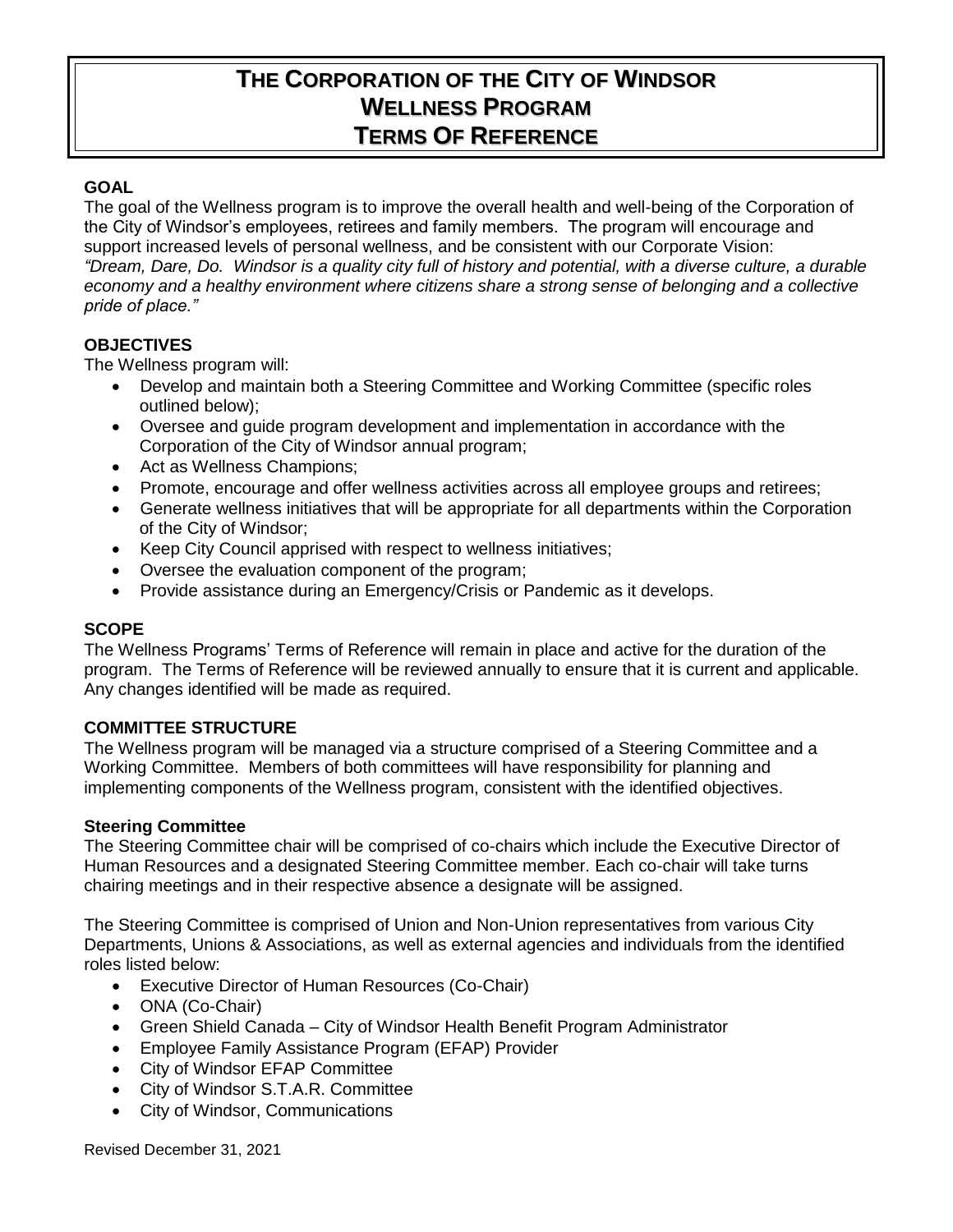- City of Windsor, Recreation & Culture
- Retiree Representative

# **Working Committee**

The Working Committee will be chaired by Ergonomist & Wellness Specialist from Human Resources. The Working Committee is comprised of identified union and non-union representatives from various City Departments and Unions & Associations interested in the Wellness Program, as well as the following representation:

- Ergonomist & Wellness Specialist (Chair)
- Financial Planning Administrator for Human Resources
- City of Windsor EFAP Committee
- City of Windsor S.T.A.R. Committee
- Environmental, Sustainability and Climate Change Division
- Corporate Staff Development
- Windsor Bicycling Committee

*Note: The Working Committee will consult with additional persons, as required, in order to support the planning and implementation of wellness activities/events.*

# **COLLABORATION**

In addition to representation as noted above, the Steering Committee and Working Committee commit to working in partnership with other corporate or departmental initiatives, programs and events as appropriate to promote employee wellness across the corporation.

# **RESPONSIBILITIES AND ACCOUNTABILITIES**

The Working Committee is accountable to the Steering Committee. The Working Committee is accountable to the Ergonomist & Wellness Specialist, and the Executive Director of Human Resources who are the Project Lead, along with the Manager of Health, Safety and Wellness, who is overseeing the program. The Executive Director of Human Resources is accountable to the Commissioner of Corporate Services / Chief Financial Officer / City Treasurer.

All members of the Wellness program have a shared responsibility for ensuring that they work together to achieve the Wellness goal and objectives.

### **Steering Committee**

The Steering Committee will meet quarterly, or as needed, in order to:

- **Provide leadership and oversee planning and implementation of the annual work plan;**
- **IDENTIFY** challenges and opportunities, and develop strategies to address them;
- **Provide guidance in communications to ensure efficient and effective dissemination of** information;
- **Help ensure participation on Wellness Committees by employee, union and management** representatives;
- Help promote and sustain the Wellness program identity by branding all health and wellness initiatives with the Wellness branding;
- Provide information, files, etc. to help ensure timely and efficient coordination of all Wellness related printings and distributions;
- Help ensure access to all data necessary to develop and undertake a future evaluation of the Wellness program;
- Oversee budget and expenses of the overall program;
- Liaise with the Windsor Essex County Health Unit as it relates to best practices